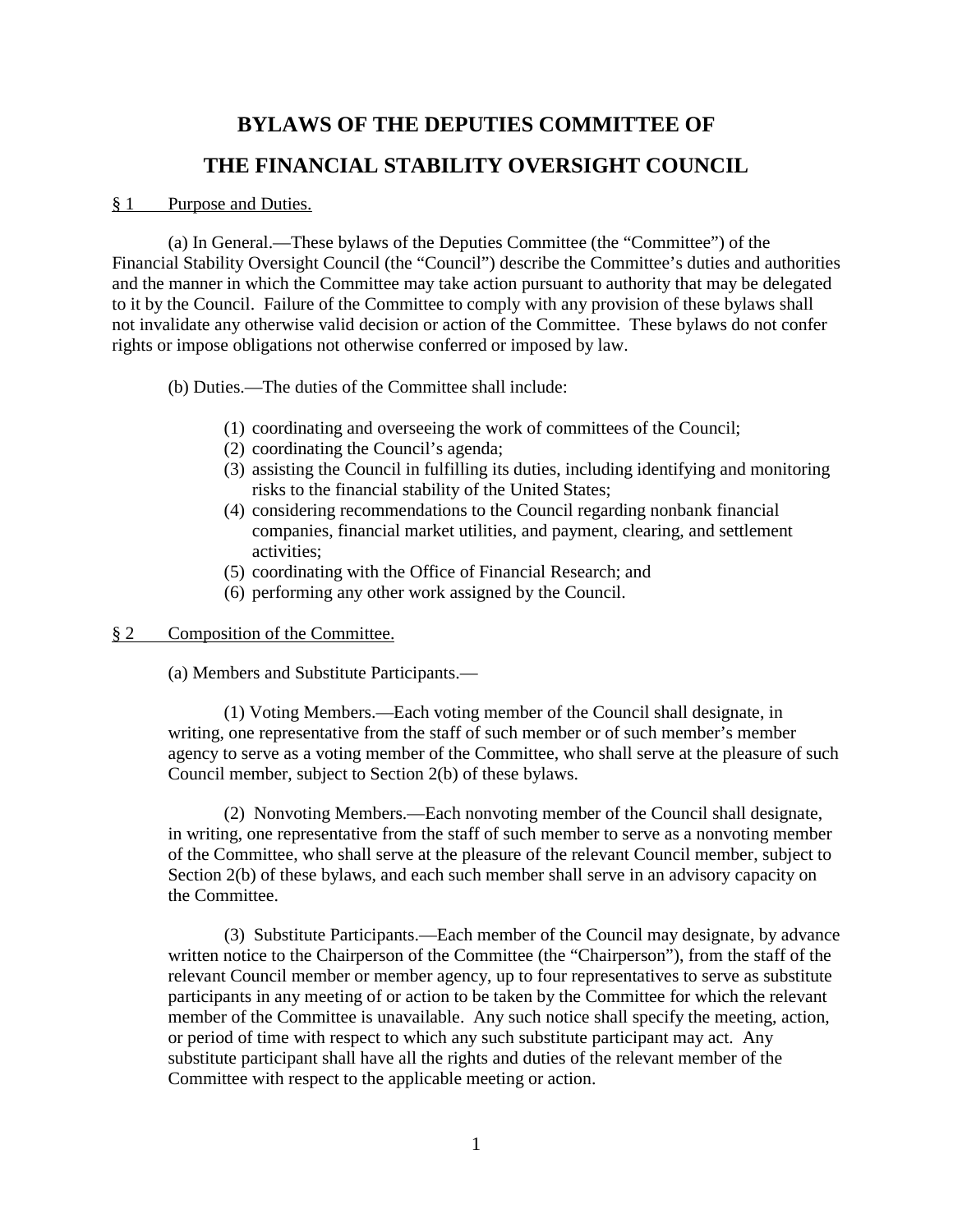(b) Term.—In the event of a vacancy in the position of a member of the Council, the member of the Committee designated by such member of the Council may continue to serve on the Committee; provided, that the term of each member of the Committee designated by (1) the independent member of the Council having insurance expertise, (2) the designated State insurance commissioner, (3) the designated State banking supervisor, or (4) the designated State securities commissioner shall end on the date the Council member who appointed such member of the Committee is no longer a member of the Council.

(c) Chairperson.—

(1) Appointment.—The Council shall appoint a member of the Committee to serve as Chairperson.

(2) Duties.—To facilitate the conduct of business by the Committee, the Chairperson shall preside over meetings and carry out the routine administrative functions and business affairs of the Committee. The Chairperson may call meetings of the Committee and may prepare plans and agendas for meetings of the Committee. The Chairperson shall regularly consult with the members of the Committee in performing the responsibilities of the Chairperson.

(3) Term.—The Chairperson shall serve until such time as such member is no longer a member of the Committee, such member is no longer a member of the staff of a Council member or member agency, or the Council appoints a successor Chairperson.

(4) Absence.—In the absence of the Chairperson, a substitute participant representing the same Council member or member agency as the Chairperson (or if there is no such person, a person designated by a majority of the voting members of the Committee then serving) shall act as the Chairperson.

(5) Vacancy.—In the event of a vacancy in the position of Chairperson, and pending the appointment by the Council of a successor Chairperson, the Chairperson of the Council shall appoint a member of the Committee or a substitute participant to act as Chairperson.

# § 3 Meetings and Actions of the Committee.

(a) Frequency and Place.—The Committee shall meet at the call of the Chairperson or a majority of the voting members of the Committee then serving, but not less frequently than monthly. The location of all meetings shall be 1500 Pennsylvania Avenue, NW, Washington, D.C., unless the Chairperson advises the members of the Committee of an alternate location.

(b) Notice.—There shall be at least one week notice prior to meetings of the Committee, unless the Chairperson or a majority of the voting members of the Committee then serving determines that exigent circumstances require a meeting with less notice.

(c) Agenda of Meetings.—To the extent practicable, the Chairperson shall distribute information and materials regarding any vote to be taken by the Committee to the members of the Committee at least five days in advance of the relevant meeting.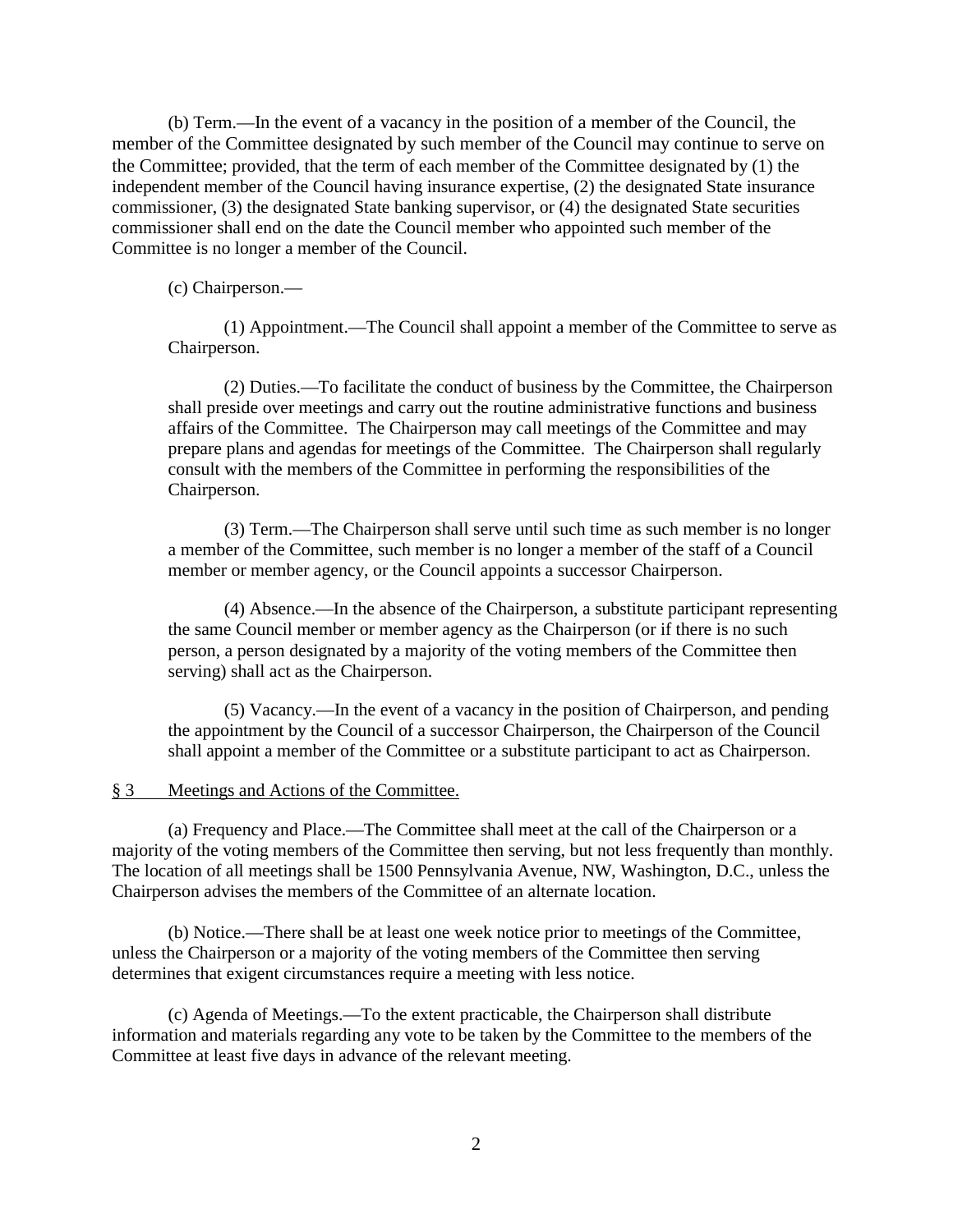(d) Quorum.—Members of the Committee representing a majority of the voting members of the Council then serving shall constitute a quorum for the conduct of any vote by the Committee.

(e) Voting.—Except as otherwise provided in an action of the Council, with respect to each decision made by the Committee pursuant to authority expressly delegated by the Council, the Committee shall make such decision by a majority vote of the voting members of the Committee then serving. With respect to all other matters, the Committee shall act by consensus. No more than one member of the Committee or one substitute participant representing the same member of the Council may participate in any vote of the Committee. Except as unanimously approved by the voting members of the Committee, any action approved by a vote of the Committee pursuant to delegated authority shall take effect 24 hours after the approval of such action, unless any voting member of the Council requests full Council review of such action.

(f) Records of the Committee.—

(1) Records of Votes.—The Chairperson shall record the vote of members of the Committee who vote in any action of the Committee. To the extent practicable, a draft of any such record will be (i) distributed to each member of the Committee as soon as practicable after the relevant meeting and (ii) corrected and approved at the next meeting of the Committee.

(2) Custody of Records.—The Chairperson (or the Chairperson's designee) shall retain custody of all records of the Committee, including records of all votes taken by the Committee and the written designations of members of the Committee by members of the Council.

(3) Publication.—The records of votes taken by the Committee pursuant to authority expressly delegated by the Council, other than votes regarding administrative matters, will be made public, subject to redaction, as determined by the Chairperson.

(g) Use of Conference Call Communications Equipment.—Subject to the arrangement of appropriate security measures and as determined by the Chairperson, a member of the Committee may participate in a meeting of the Committee through the use of conference call, telephone, or other communications equipment that allows persons to be heard by and to hear others in the meeting. Any member so participating in a meeting shall be deemed present for all purposes.

(h) Action Between Meetings.—Any action that may be taken by the Committee at a meeting may be acted on by the Committee at other times through the communication to the Chairperson of votes by the voting members of the Committee, in writing, and any action approved in this manner shall have the same effect as an action taken at a meeting. If, not later than three business days after notice of a proposed written action is provided to the voting members of the Committee, any voting member of the Committee objects to the taking of such written action, such written action may be taken only after it is discussed in a meeting of the Committee. A voting member of the Committee who votes in favor of any such written action shall be deemed not to have objected to the taking of such action.

(i) Committee Oversight of Council Activities.—The Committee may direct the other committees of the Council, the Executive Director of the Council, the Legal Counsel of the Council, the Secretary of the Council, other designated staff of the Council, or the Office of Financial